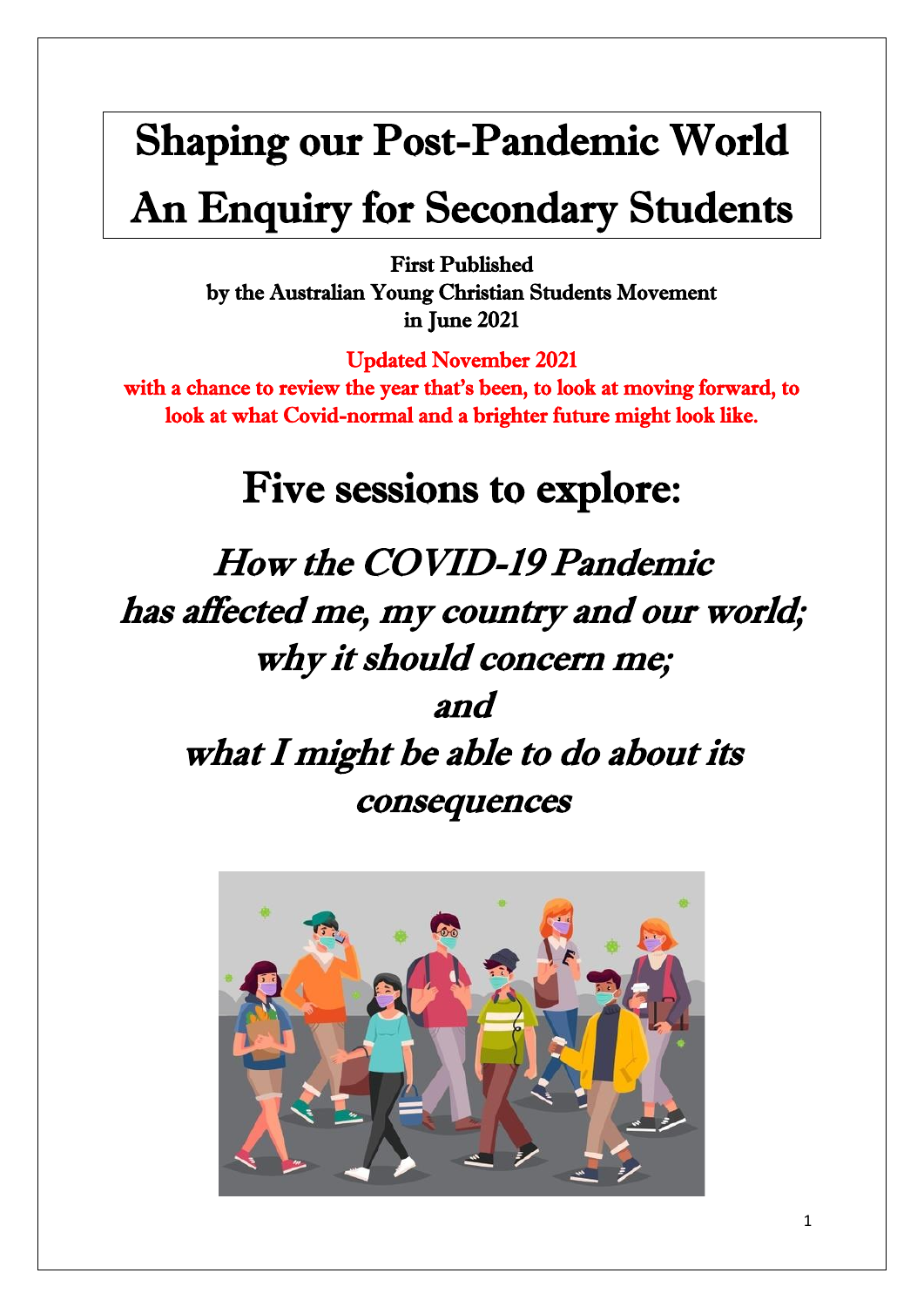#### *Introduction*

This updated Five Session Enquiry into the impact of the COVID-19 Pandemic on the lives of students and the wider community is produced by the Australian Young Christian Students (YCS) for general distribution in schools and parishes. Its format is designed for use in classrooms, in conjunction with RE programs, and by parish youth groups. It can also be adapted for use by school and parish YCS groups, using each session as part of a meeting plan.

These sessions have been written because the Pandemic has had, and continues to have, such a momentous impact on the lives of many, especially students, whose goals and aspirations have been threatened and challenged. It is through a better understanding of how the Pandemic has affected our own lives that we may be able to understand how we, our nation, and the world, might respond to this new reality.

In the following session plans we set out to, first, SEE the reality of the Pandemic. In the first three sessions of this Enquiry, we look at, in turn, how the Pandemic has affected me personally and those around me; how it has impacted on Australia; and, in the third session, how it has impacted the world, especially those in developing countries. This is a search over three sessions for the realities of life: from ourselves and those closest to us, through to those we will never meet.

In the fourth session we turn to some commentaries and reflections on the Pandemic which help us reflect on and JUDGE the current and future impacts are having and will have on our lives and the lives of our "neighbours", whether those neighbours are close to us or far away. We focus on the promotion of the Common Good.

In the fifth session we start to look at the ways in which we might ACT in response to the situations that we have discovered. This session asks us to reflect on the potential for personal action in our own lives and social action in the wider community. We have made a few suggestions for action, but we emphasise that it is up to the students, drawing on what they have discovered over the previous sessions to identify what they may be able to do.

This "See, Judge, Act" methodology, or Enquiry methodology, is the way in which the principles and values of Catholic Social Teaching are applied in the resolution of contemporary issues, a process in which the starting point is the realities of life. There is more on this methodology at pages 14 - 16.

We are hoping to build on your experiences and views about shaping our Post-Pandemic world. Please forward any thoughts you have on the matters raised by this Enquiry and the outcomes that you believe will promote an informed and considered response to the Pandemic. The YCS will collate this information for its own advocacy and for distribution to the Australian Catholic Bishops Conference and other Catholic institutions to assist them in developing appropriate policies and public advocacy.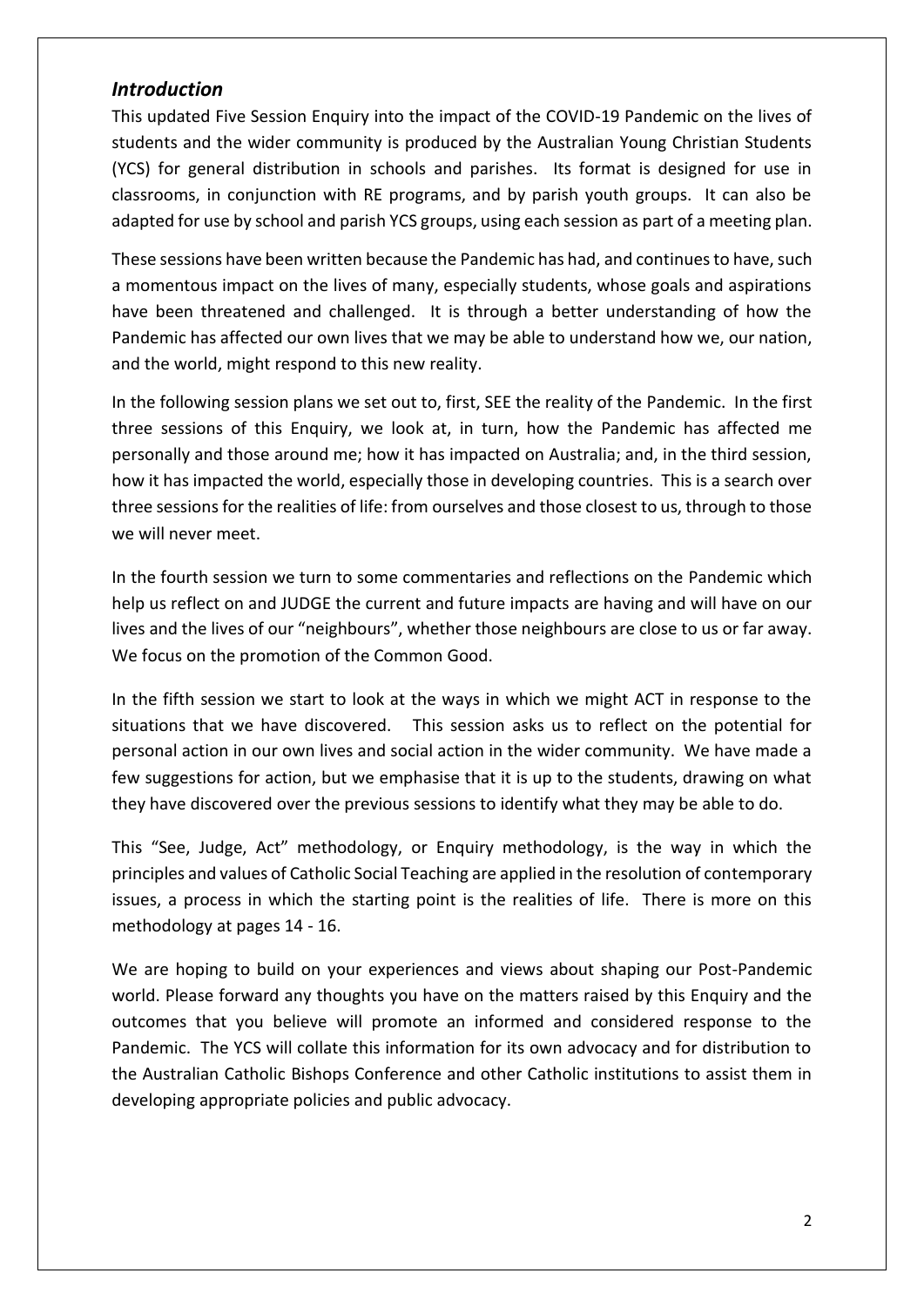# *Session 1 - The Pandemic and Me*

For nearly 2 years now, there has been something about the Pandemic in our media every day, and it seems to have become part of all we do, say and think about. It is "in our face" 24/7 and it continues to constantly disrupt and change our lives and our plans, from simple things like a meal with friends, a family gathering or bigger things like trips away and remote learning; and decisions like Do I wear a mask in this situation? Do I have the vaccine? Which vaccine should I have? Can we vaccinate the population before variants reduce the effectiveness of the vaccine?

There is a new vocabulary we've become accustomed to – words like lockdown, unprecedented, workfrom-home, masks, Iso, social distancing, COVID-normal, bubbles, quarantine, Zoom, jabs, roadmaps, vaxxed, double-dosed…….and the list goes on.

And more recently, there has been increasing awareness of "long Covid", that is the ongoing health impacts that the virus has had on people who survived it and may not have even been hospitalised because of it. Young people as well as old have suffered from long Covid.

With the 80% double-dosed vaccine goal having been reached, what might Covid-normal look like? Is the future looking brighter?

In preparation for this session, you might watch Dr Murray Wright, NSW's Chief Psychiatrist with his helpful advice on Lockdown Stress, in a Press Conference on 12 August 2021 <https://www.pedestrian.tv/news/nsw-press-conference-psychiatrist-lockdown-stress/>

*"When Covid hit…every single one of the planned talks and planned conferences that I was going to be going to was stopped. Going into Year 12 and going into next year my future has always been aviation. It became very apparent very quickly that the opportunities for a career in aviation in the next 5 years were dwindling very quickly, so for me my mental health got particularly bad."*  Bob Bramley in "Surviving Turbulence" Australian Story, ABC Television, 3 February 2021.

*"With the COVID-19 global pandemic, children and young people in Australia are living through unparalleled times. Kids Helpline and the Australian Human Rights Commission have co-authored a report on the impacts of COVID-19 on children and young people who contact Kids Helpline.*

*The report examines the types of COVID-19 related concerns that children and young people aged 5 to 25 years raised with Kids Helpline counsellors between January and the end of April 2020. There were 2,567 contacts from children and young people who raised COVID-19 during this time period.*

*The overall top five concerns related to COVID-19 raised by these children and young people were:*

- *1. Mental health concerns resulting from COVID-19*
- *2. Social isolation*
- *3. Education impacts*
- *4. Impacts on family life*
- *5. Changes to plans and usual activities*

*While these were the overall top concerns, differences existed across the top five concerns within age groups, gender, location, and cultural background."*

Extract from the Executive Summary of "Impacts of COVID-19 on children and young people who contact Kids Helpline 2020", Report by the Australian Human Rights Commission, September 2020

*"Melbourne has officially suffered through the longest Covid-19 Lockdown in the world, overtaking Buenos Aires...the 246-day title also comes with a whopping price tag – wiping \$700m a week from the economy during statewide restrictions – on top of a dire cost to mental health, children's educations and people's livelihoods…" Herald Sun*, 4 October 2021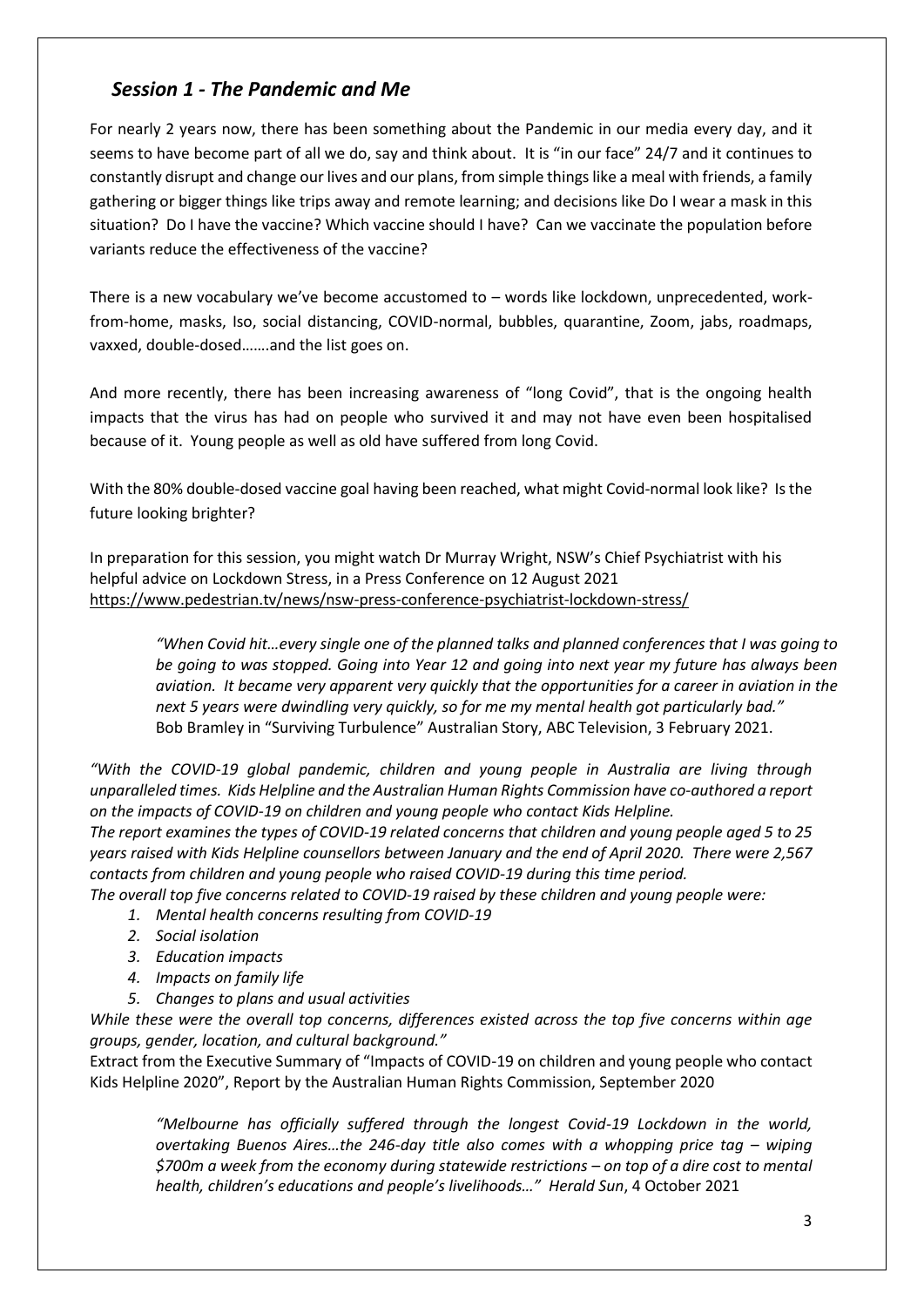A letter to students:

*"I'm writing to thank you for all your extraordinary efforts and patience as we grapple with coronavirus (COVID-19) and the challenges it brings.*

*You have done an amazing job in adapting to these strange and difficult times. I'd also like to take the opportunity to thank your parents, carers and families – for being your support squad, all while dealing with the effects the pandemic has had on their own lives.*

*I recognise that this year and 2020 have been school years like no others, and the disruptions have been profound…*

*I completely understand any stress and anxiety you might be feeling and want you to know that the Victorian Government is taking significant measures to ensure all students are treated fairly.*

*This means no VCE student will be disadvantaged by the effects of coronavirus (COVID-19).*

*Importantly, you will have the opportunity to provide your teachers information about how the pandemic has impacted you through the submission of a Students Statement.*

*This may include significant impacts such as: school closures, long absences, dealing with substantial extra responsibilities at home, impacts on your personal health and wellbeing and/or your immediate family, ongoing issues with remote learning, mental health challenges. Thank you for persevering in these challenging times."*

James Merlino, Deputy Premier, Minister for Education, Minister for Mental Health, Victoria State Government, extracts from Letter to Year 12 Students, 2 September 202[1](https://www.bing.com/search?q=Dr+Wright+press+conference+Nsw&form=ANSPH1&refig=f74e75f0bee44fa9a6fe22acdd0890de&pc=U531)

- What impact has the Pandemic had on you?
- What plans and dreams did you have that have had to be changed?
- What have you missed out on?
- Have there been positive things that have come out of this Pandemic time for you?
- What have you learnt about family relationships while living in a lockdown?
- Do you think your education has suffered? In learning, assignments and exams?
- Do you think the education that you would have expected has been lost? How could it be recovered?
- How effective was home schooling/remote learning? Do you think it's now disappeared forever?
- See the top five concerns identified in the earlier extract from the report of the Australian Human Rights Commission. From your experience, how would you rate them in terms of importance?

At the end of your discussion: Identify the five most notable insights that came out of the session. Appoint a student to write them up as a record of the session and send the list to [pandemicenquiry@aycs.org.au](mailto:pandemicenquiry@aycs.com.au) 

#### *Preparation for the next session:*

Before the next session think about the questions raised for discussion and prepare your thoughts. Go online to see if you can find articles that cover the questions raised. Also, you might want to share some of this research. How could you do this? Perhaps look at how the pandemic has affected each State or different regions?

After you start to form a few views about these matters, speak to your friends and parents about your thoughts.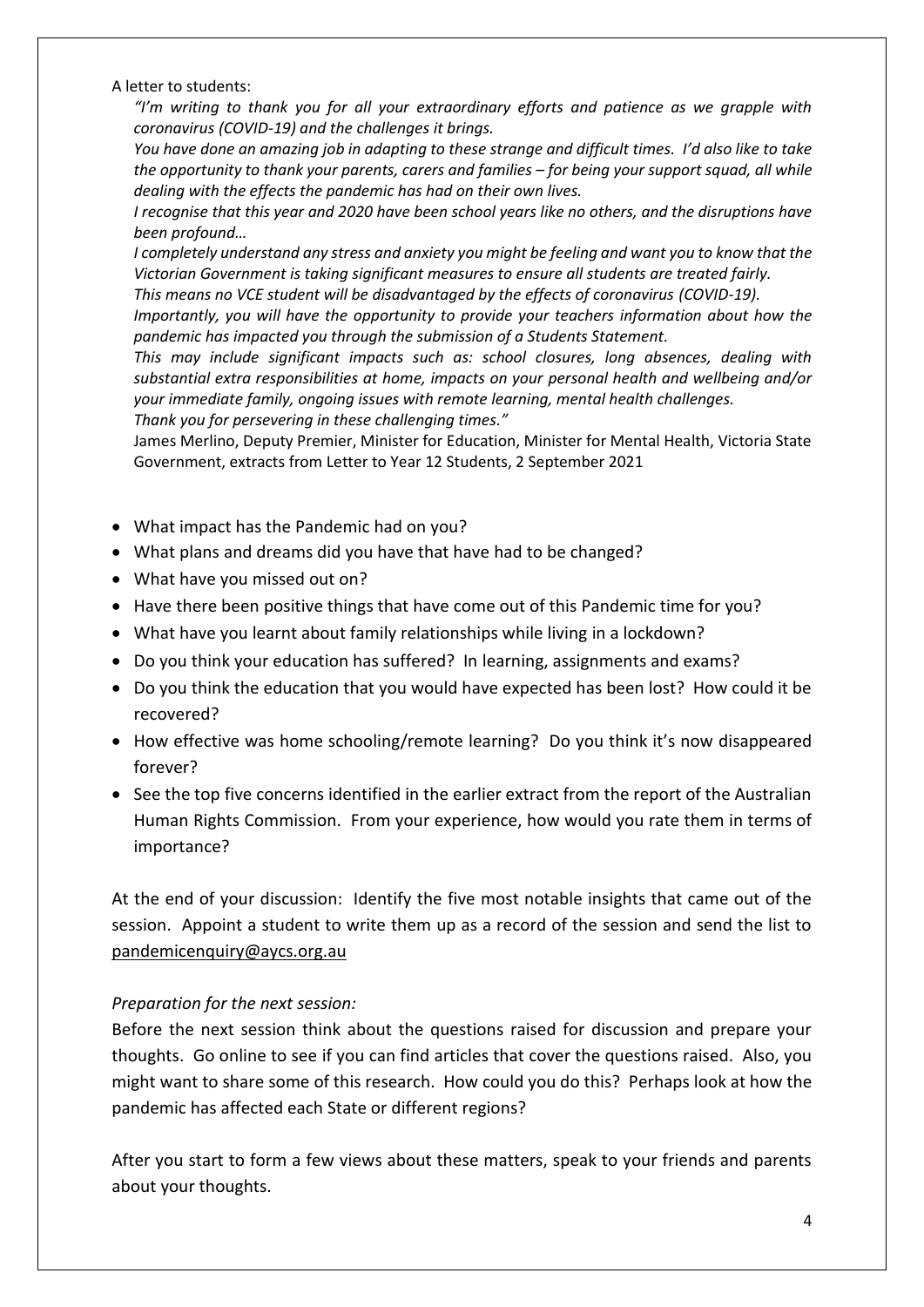#### *Session 2 - The Pandemic and Australia*

Even with the increased numbers and extended Lockdowns in Australia (particularly in Victoria and NSW) in the latter part of 2021, Australia is still regarded as one of the most successful countries in containing the COVID-19 virus, through, it could be said, a combination of our location, good luck, and good management.

*"… this is getting very, very real for Australians as they continue to adapt and change their daily lives to what it is going to be like for us for many months ahead. …We…have been talking about the coronavirus pandemic as being one that we're going to have to live with for at least the next six months. I've been very clear about that for a very simple reason. I really want Australians to understand that we need to be in this for that whole, it will be months. We need to make changes that we can live with and that we can implement day after day, week after week, month after month*…*We will demonstrate to the world here in Australia how such societies can deal with these sorts of challenges our way, the Australian way…So stay positive, Australia, stay connected, stay strong. We will get through this together…"* 

Scott Morrison, Prime Minister of Australia, 2 April 2021.

*"Yet out of all this pressure, doom and gloom, [of the Pandemic] there are fresh insights about the value of caring work, the need for empathy and the importance of community. At the time of writing, we are both still asking ourselves the question, can we emerge from this stronger? Will we see a new global understanding about the true value of so much of what has been historically defined as 'women's work', a determination to address growing inequalities, an embrace of telework to provide family-friendly flexibility, and a new spirit of kindness based on the dramatic reminder of our shared humanity?"*

Julia Gillard, former Prime Minister of Australia and Ngozi Okonjo-Iweala, former Finance Minister & Foreign Minister of Nigeria, in their book, "Women & Leadership", 2020, pages 2-3.

*"Once we reach 80 per cent, the Commonwealth is likely to reduce financial assistance to those being impacted by the effects of lockdowns including border closures. This will create a fiscal incentive for the opening of borders. Also there is growing pressure on all governments to factor*  in the full human costs of lockdowns and border closures, including the collapse of small *business, the educational and social deprivation of children unable to attend school, the long term separation of families, the loss of employment, the impact on mental health, and the unavailability of routine health care for conditions other than COVID.*

*Those who find the language or rhetoric of 'rights' useful need to consider not just the rights of the vulnerable to be protected from the virus because of their advanced age or co-morbidities, but also the rights of others to live a productive life, achieving their full human flourishing in community. There are always limits on rights. There is always a need to balance conflicting rights. There is also a need to set limits on rights so as to serve the common good or the public interest…"*

Fr Frank Brennan SJ, 'Clive Palmer, Covid and the WA Border', *Eureka Street*, 9 September 2021

By  $1<sup>st</sup>$  November 2021, 1,756 Australians had died from the virus since the first case was diagnosed in Australia. The number of infections and hospitalisations have also been exceptionally low by world standards. But this has come at a great cost to many Australians and with deleterious social and economic consequences for the nation.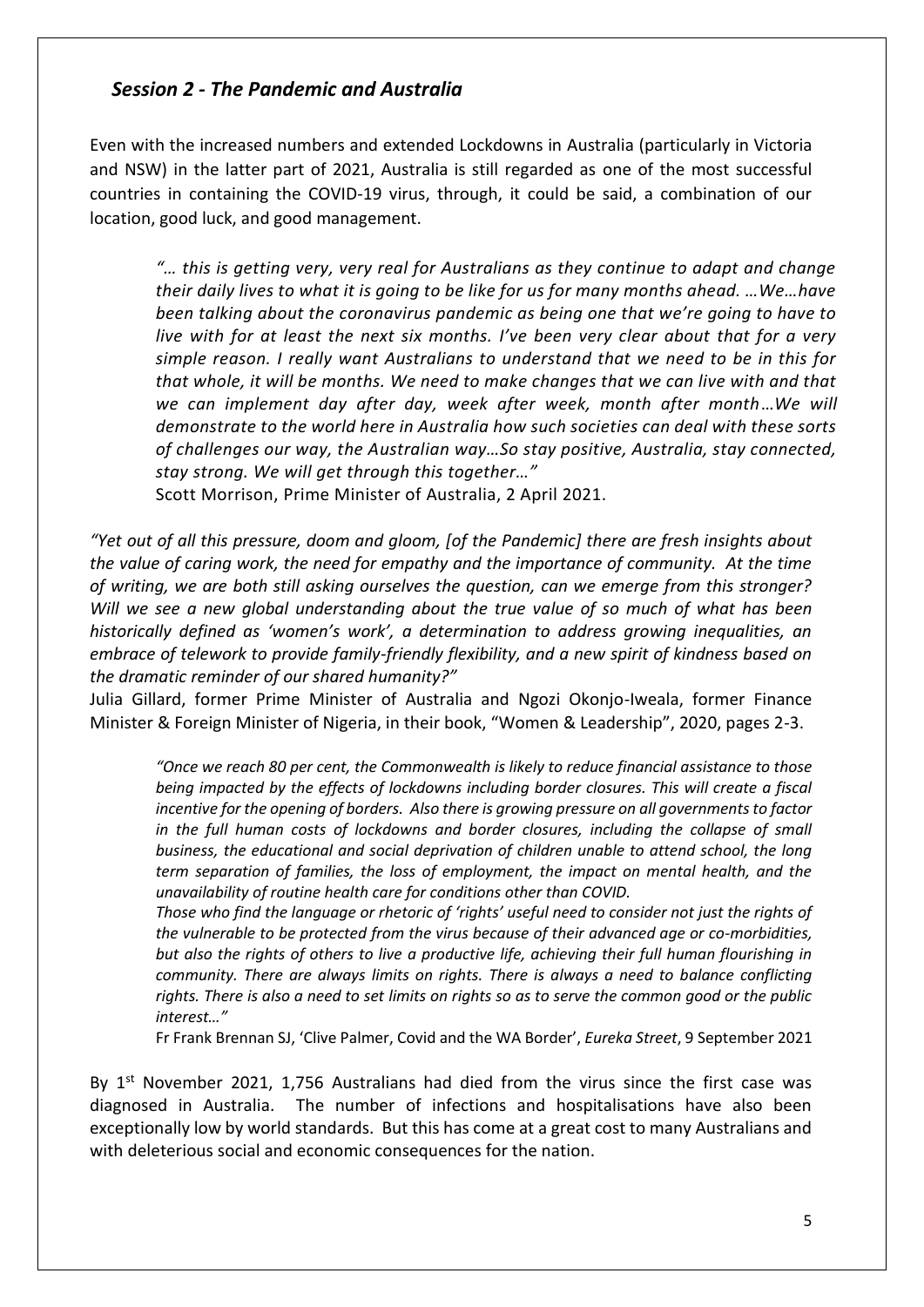- What are the current figures for infections, hospitalisations, and deaths? How do they vary among the States and Territories?
- What's been the social impact of the Pandemic on Australia?
- Which age groups have been the most affected by the Pandemic?
- "We're all in this together" was our catch cry. Were we? Are we?
- Are there any benefits for our Australian society coming out of the Pandemic?
- Which sectors of the Australian economy have been most affected by (a) the Pandemic and (b) Government policies?
- Youth unemployment is usually higher than the national average. What kinds of parttime and full-time jobs being sought by students and young workers have been affected? What have been the consequences?
- JobKeeper and higher rates of JobSeeker payments were available in 2020. Were they good policies? Should they have been continued for longer?

At the end of your discussion: Identify the five most notable insights that came out of the session. Appoint a student to write them up as a record of the session and send the list to [pandemicenquiry@aycs.org.au](mailto:pandemicenquiry@aycs.com.au) 

#### *Preparation for the next session:*

Before the next session think about the questions raised for discussion and prepare your thoughts. Go online to see if you can find articles that cover the questions raised. Perhaps each student could take a country to research. Students who have relations living overseas could contact them to find out how they have been affected.

In the next session we refer to the speech by Pope Francis to diplomats in Rome on 8 February 2021. Pope Francis identifies four crises that confront the world: a health crisis, an environmental crisis, an economic and social crisis; and a crisis of politics. You might allocate each of these areas to one or more members of the group so they can prepare their thoughts for the next session.

Talk about some of these issues with your friends and parents.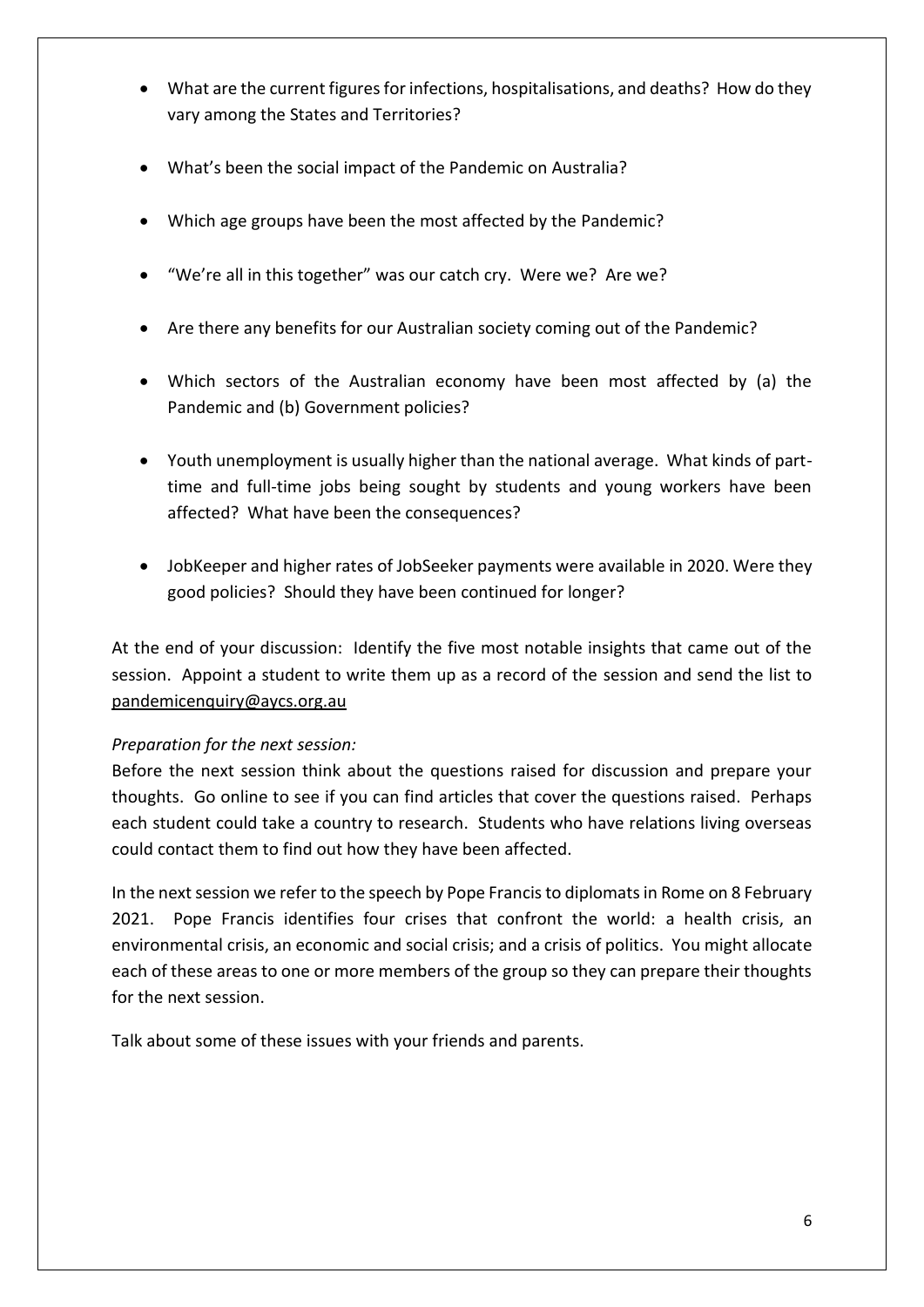#### *Session 3 - The Pandemic and the World*

*"The world is currently facing a global emergency of an unimaginable scale that knows no borders and is spreading human suffering, crippling the global economy and upending people's lives. The COVID-19 pandemic is a global health crisis, an information crisis and increasingly a wider socioeconomic crisis. Global Action, Solidarity and Multi-Stakeholder Cooperation are crucial in defeating this vicious enemy – COVID-19. The COVID-19 pandemic is having a devastating impact across the world. More than 1.5 billion children and young people including Young Catholic Students are unable to go to school due to school closures by Governments in order to control the spread of COVID-19 in 191 countries. Online communities have become central to maintaining children and young people's learning, support and play thus increasing their exposure to cyber bullying, risky online behaviour and sexual exploitation."* 

International Young Catholic Students Movement, website; [https://iycs-jeci.org/iycs-global](https://iycs-jeci.org/iycs-global-response/)[response/](https://iycs-jeci.org/iycs-global-response/)

*"At this critical moment, vaccine equity is the biggest moral test before the global community. We must ensure that everybody, everywhere, can be vaccinated as soon as possible. Yet progress on vaccinations has been wildly uneven and unfair."* 

Antonio Guterres, Secretary-General of the United Nations, Remarks to the Security Council Open Meeting on Ensuring Equitable Access to COVID-19 Vaccines in Contexts Affected by Conflict and Insecurity', 17 February 2021,<http://www.un.org/press/en/2021/sgsm20583.doc.htm>

*"These unprecedented employment losses translated in an increase in global unemployment by 33 million in 2020, with the unemployment rate rising by 1.1 percentage points to 6.5 per cent. …. The reduction in labour income has been distributed unevenly between workers, with youth, women and low-skilled workers seeing the sharpest drops in disposable income…This crisis, therefore, interacts with and exacerbates inequalities, both between and within countries….Without comprehensive and concerted policy efforts, there is a very real risk that the COVID-19 crisis will leave a legacy of widened inequality and social injustice….Equal opportunity to access skills and lifelong learning is more than ever a key determinant of inclusive and sustainable development."*  Guy Ryder, Director-General, International Labour Organisation, 8 April 2021. https://www.ilo.org/global/about-the-ilo/newsroom/statements-andspeeches/WCMS\_779101/lang--en/index.htm

*"I would like to mention briefly some of the crises that were provoked or brought to light by the pandemic, but also to consider the opportunities that they offer for the building of a more humane, just, supportive and peaceful world…. A health crisis…. An environmental crisis…. An economic and social crisis…. A crisis of politics"*

Pope Francis, Address to the Diplomatic Corps accredited to the Holy See, 8 February 2021. The full text is at[: http://www.vatican.va/content/francesco/en/speeches/2021/february/documents/papa](http://www.vatican.va/content/francesco/en/speeches/2021/february/documents/papa-francesco_20210208_corpo-diplomatico.html)[francesco\\_20210208\\_corpo-diplomatico.html](http://www.vatican.va/content/francesco/en/speeches/2021/february/documents/papa-francesco_20210208_corpo-diplomatico.html)

*"The crisis of the pandemic has highlighted the depth of the interdependence both among ourselves and between the human family and our common home . societies, especially in the West, have had the tendency to forget this interconnection. And the bitter consequences are before our eyes. In this epochal change it is thus urgent to invert this noxious tendency and it is possible to do so through the synergy among different disciplines. Knowledge of biology and hygiene is needed, as well as of medicine and epidemiology, but also of economy and sociology, anthropology and ecology.* 

Pope Francis, 'Public Health in Global Perspective', address to a group of participants in the general assembly of the Pontifical Academy for Life, 29 September 2021

[https://www.vatican.va/content/francesco/en/speeches/2021/september/documents/20210927](https://www.vatican.va/content/francesco/en/speeches/2021/september/documents/20210927-pav.html) [pav.html](https://www.vatican.va/content/francesco/en/speeches/2021/september/documents/20210927-pav.html)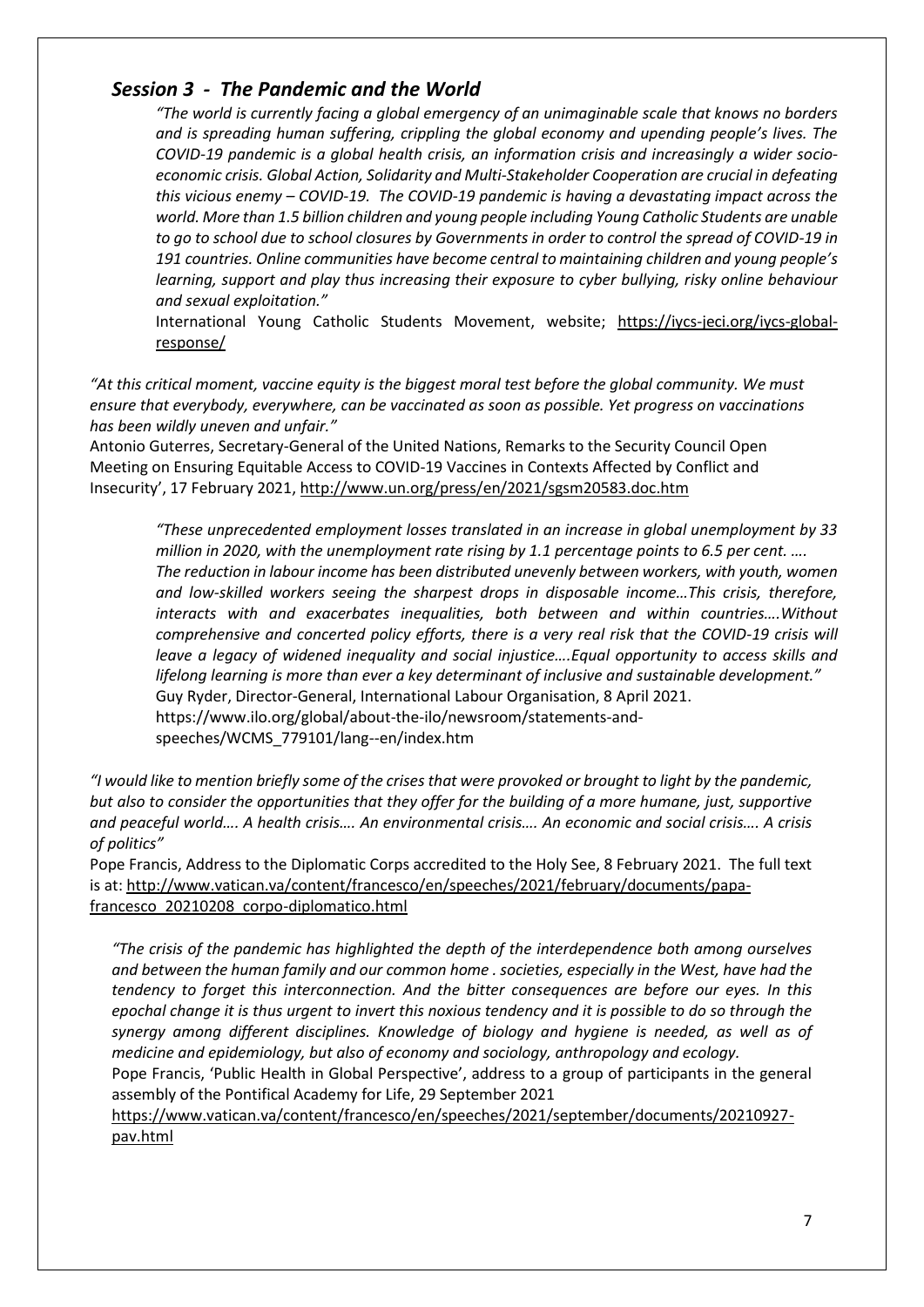- Have you been following the impact of the Pandemic in the United States, Papua New Guinea, Britain, Japan and India? Or any other country?
- Do you think Australia might have been better at dealing with the impact of the Pandemic than any of these countries? If so, what would you put it down to? If not, do you have any views on why other countries have been more successful?
- Which countries have struggled the most during this time? How? Why?
- Do you think that community values might account for the different ways in which countries have responded?
- Do you think that the relative success of Australia in dealing with the Pandemic response is because of our sense of solidarity and egalitarianism, because we are compliant when directed by Governments, or because of luck? Can you think of any other reasons?
- Have Australians taken enough notice of what has been happening around the world? Do they care enough?
- What differences have vaccines made? Is it becoming a Pandemic of the unvaccinated?
- During 2021 we have seen the emergence of the Delta strain of the COVID-19 virus, presenting the possibility that the current vaccines may be less effective and new vaccines will be required. Unless poorer countries are supplied with sufficient vaccines, they may be the starting points for some of these new strains. It is sometimes said that we can only be free from the virus if everyone is free of it. What does this mean for our support of poorer nations in our region? Is enough being done for them to get the vaccines they need?

At the end of your discussion: Identify the five most notable insights that came out of the session. Appoint a student to write them up as a record of the session and send the list to [pandemicenquiry@aycs.org.au](mailto:pandemicenquiry@aycs.com.au) 

#### *Preparation for the next session:*

In the next session we will look in more detail at the nation's obligation to support those who have been impacted by the virus. It is often said that the Pandemic "laid bare", or exposed, social deprivation. Think about what the Common Good means and think about the many ways in which the Common Good might be supported. You might watch these clips:

- "COVID: through a common evil we rediscover the common good", Vatican News, 31 October 2020, <https://www.youtube.com/watch?v=6yP8rNbcfY4>
- A message from Pope Francis (to young people) at VAX LIVE: The Concert to Reunite the World, 9 May 2021**,** <https://www.youtube.com/watch?v=ZQggPOTF5tA>

Again, run some of your ideas past your friends and parents.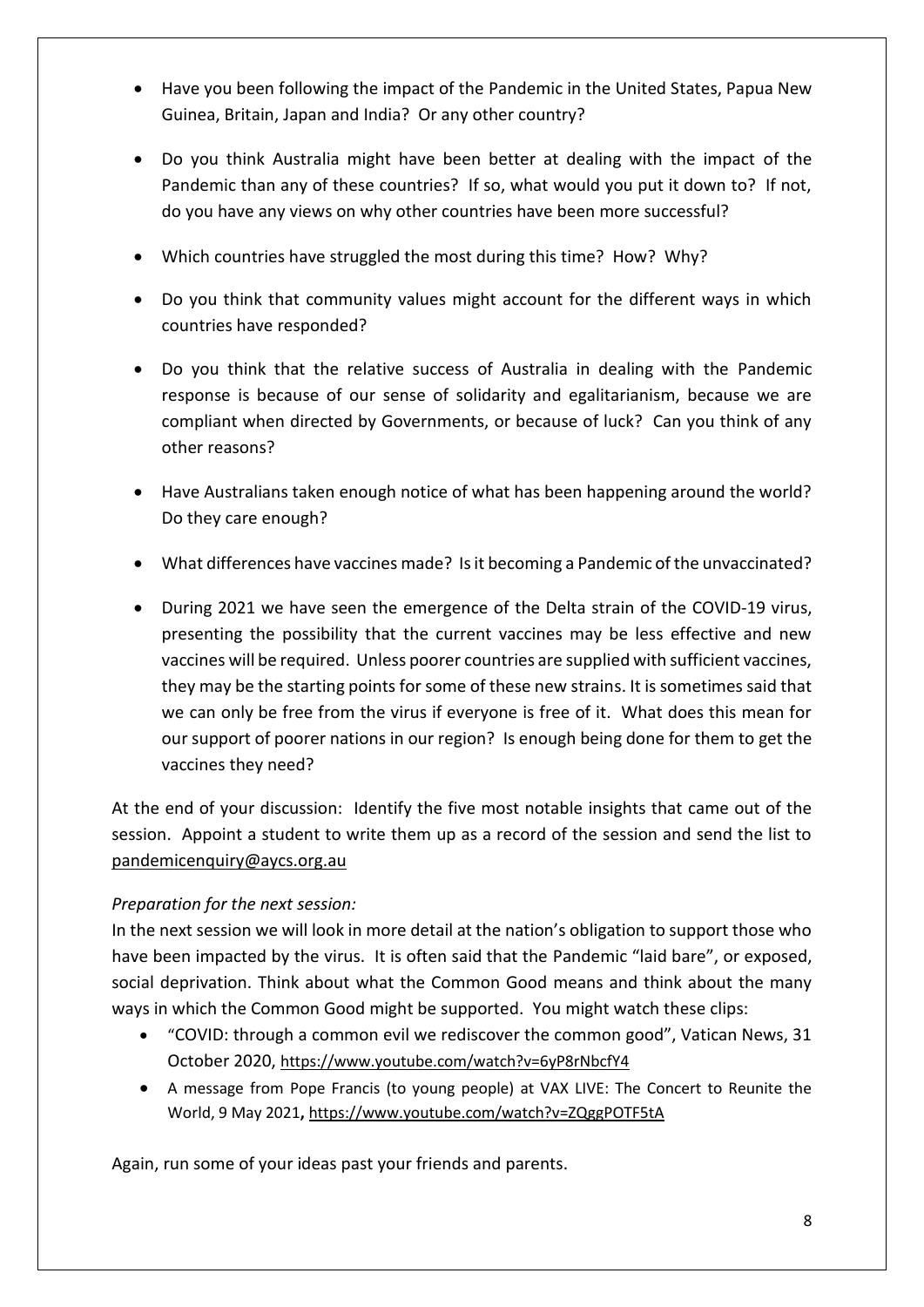#### *Session 4 - The Pandemic and the Common Good*

One of the fundamental principles of Catholic Social Teaching is the obligation to promote the Common Good through the laws and the social structures of society. The Catholic understanding of the common good comes from a theologically based view of human dignity and social justice. The common good requires that social institutions be ordered in a way that guarantees all persons the ability to participate actively in the economic, political, and cultural life of society. You might think of it as the social safety net, or a series of social safety nets.

*"The COVID-19 crisis has shown more clearly than ever the need for a new kind of solidarity both to deal with the pandemic and find a way beyond it. …. We all have a role in building that solidarity – which means speaking to our fellow Australians with love not hate, with respect not contempt, with understanding not indifference. In the COVID-19 response and recovery we all need to be more open, interested and engaged in order to combat the crude tribalism that is infecting Australia and other nations at this time. …. As the COVID-19 pandemic has shown, the common good is critically important because it obliges us to look beyond our own needs and our own desires to consider the interests of the broader community. It's at the heart of what we mean by solidarity."* 

From "The Common Good in a Covid World", A Statement by Catholic Bishops of Queensland for the 2020 State Election

*"The common good is what we must all strive for. If there is a positive to have come out of this pandemic, it's that when push came to shove, the fundamental truth of this spilled across political and ideological lines as surely as a river breaking its banks.*

*We have seen even some of those political parties that are more instinctively tilted towards individualism setting aside their ideology as an indulgence ill-suited to the current reality. It has been superseded by the spirit of inclusiveness. Of togetherness. Of compassion. The understanding that the bond of our common humanity is what is going to get us through."*

Anthony Albanese, Leader of the Opposition and Leader of the ALP, 'Keeping the Common Good after COVID' in "Eureka Street", 2 February 2021.

*"The pandemic revealed the interconnectedness of our human family — and of the full spectrum of human rights — civil, cultural, economic, political and social. COVID-19 has deepened pre-existing divides, vulnerabilities and inequalities, as well as opened up new fractures, including fault-lines in human rights. We are seeing a vicious circle of violations. The lives of hundreds of millions of families have been turned upside down…The latest moral outrage is the failure to ensure equity in vaccination efforts..."*

Antonio Guterres, Secretary-General, United Nations Human Rights Council, 22 February 2021 <http://www.ohchr.org/EN/NewsEvents/Pages/DisplayNews.aspx?NewsID=26769&LangID=E>

*"When the Church talks of the preferential option for the poor, it means that we need always to keep in mind how any decision we make might impact on the poor. But it also means we need to put the poor at the center of our thinking. By means of that preferential option, the Lord gives us a new perspective on value with which to judge events. Similarly, when the Church speaks of the common good it asks us to have regard to the good of society as a whole. It is not enough to adjudicate between different parties and interests, or to think in terms of the greatest happiness for the greatest number, as if the interests of the majority trump all other interests. The common good is the good we all share in…"* Pope Francis, "Let Us Dream: The Path to a Better Future", pages 52-3

*"There will be no return to a pre-COVID world: it has changed forever. Rather than lament this loss, might we be facing a great opportunity? What is the world we want to build? Is our objective a society that is fair, truthful, and merciful; prosperous and generous; democratic and transparent? Or one that is anxious and argumentative; uncivil and individualistic; competitive and selfish? Will*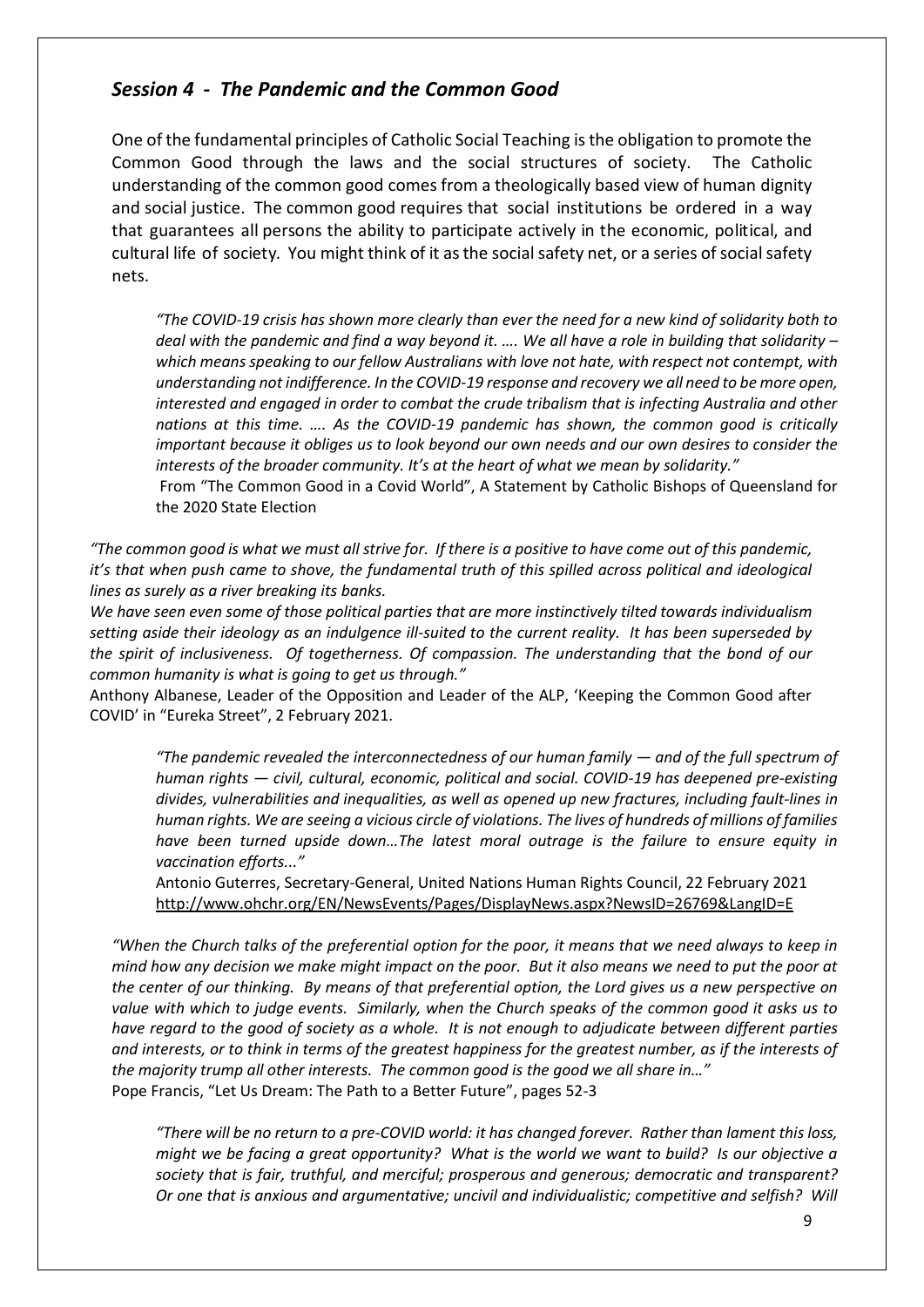*every life matter? What are our priorities as we take the next steps? People of faith have deep resources to share here…people of faith draw on something that does not depend entirely on other people. …. Reaching for a 'COVID-normal' must mean reaching for the common good, where no-one is left behind and a place is found for everyone".*

Peter A Comensoli, Archbishop of Melbourne, "There will be no return to a pre-COVID world; it has changed forever", *The Age*, 23 September 2020.

https://www.theage.com.au/national/victoria/there-will-be-no-return-to-a-pre-covid-world-ithas-changed-forever-20200923-p55ygp.html

*In a video message Pope Francis said "vaccines bring hope to end the pandemic, but only if they are available to all and we collaborate with one another. He went on to say that getting a Covid jab that is authorized by respective authorities is an act of love. Helping others to do the same, he said, is also an act of love… Getting vaccinated is a simple yet profound way to care for one another especially the most vulnerable…"*

Vatican News Report, 18 August 2021 at https://www.vaticannews.va/en/pope/news/2021-08/popefrancis-appeal-covid-19-vaccines-act-of-love.html

*"Decisions worth talking about are always difficult. The easy decisions don't warrant much discussion. We sometimes get told what to do, and for good reason. But more often, we need to make good decisions for ourselves, and for the right reasons. Our decision about vaccination is a real-life experience of making a discerned choice as a member of our community. I commend to you the following approach: I will be prudent. I will take good advice. I will listen to all points of view.*

*So even self-interested prudence might dictate that I do something less than optimal for my own physical health protection. And what seemed optimal for my health as a young person prior to the advent of the Delta strain and prior to the recent breakouts and lockdowns might not be optimal now.*

*If I consider only my immediate health interests, I may be overlooking what I can contribute to the common good – the sum of those things necessary so that people can socialise again avoiding the mental health risks of isolation, so that our economy can function well, so that we can get back to being part of a community of nations able to travel and relate to each other…*

*Weighing all these considerations, let's make decisions of which we can be proud, pleasing decisions with which we are pleased, decisions which we will happily explain to others for whom we care.*

*The vaccine decision which each of us will make in the coming weeks can be a vocational choice, weighing the risks and benefits for all, and playing our part for the common good…"*

Fr Frank Brennan SJ, Rector of Newman College, Melbourne, extracts from Homily, 1 August 2021.<https://catholicoutlook.org/fr-franks-homily-1-august-2021/>

*Melbourne Catholic Archbishop Peter Comensoli is lobbying the state government to allow unvaccinated people to worship in person when the state reopens, warning that a double-dose COVID-19 vaccine requirement in exchange for certain freedoms could lead to a two-class society…. Archbishop Comensoli told* The Age *and* The Sydney Morning Herald *that while Catholics were being strongly encouraged to get vaccinated, the notion of a vaccine passport system – in which church services or events are offered only to those who can prove they are fully inoculated against COVID-19 – could risk creating social division.*

"It would be a tragedy if two classes of citizens, the vaccinated and the unvaccinated, were to emerge *and be entrenched as we look towards a COVID-normal goal," he said.*

Farrah Tomazin, 'Churches fear vaccine mandates could lead to two-tiered society", *The Age*, 25 September 2021

[https://www.theage.com.au/national/churches-fear-vaccine-mandates-could-lead-to-two-tiered](https://www.theage.com.au/national/churches-fear-vaccine-mandates-could-lead-to-two-tiered-society-20210924-p58uke.html)[society-20210924-p58uke.html](https://www.theage.com.au/national/churches-fear-vaccine-mandates-could-lead-to-two-tiered-society-20210924-p58uke.html)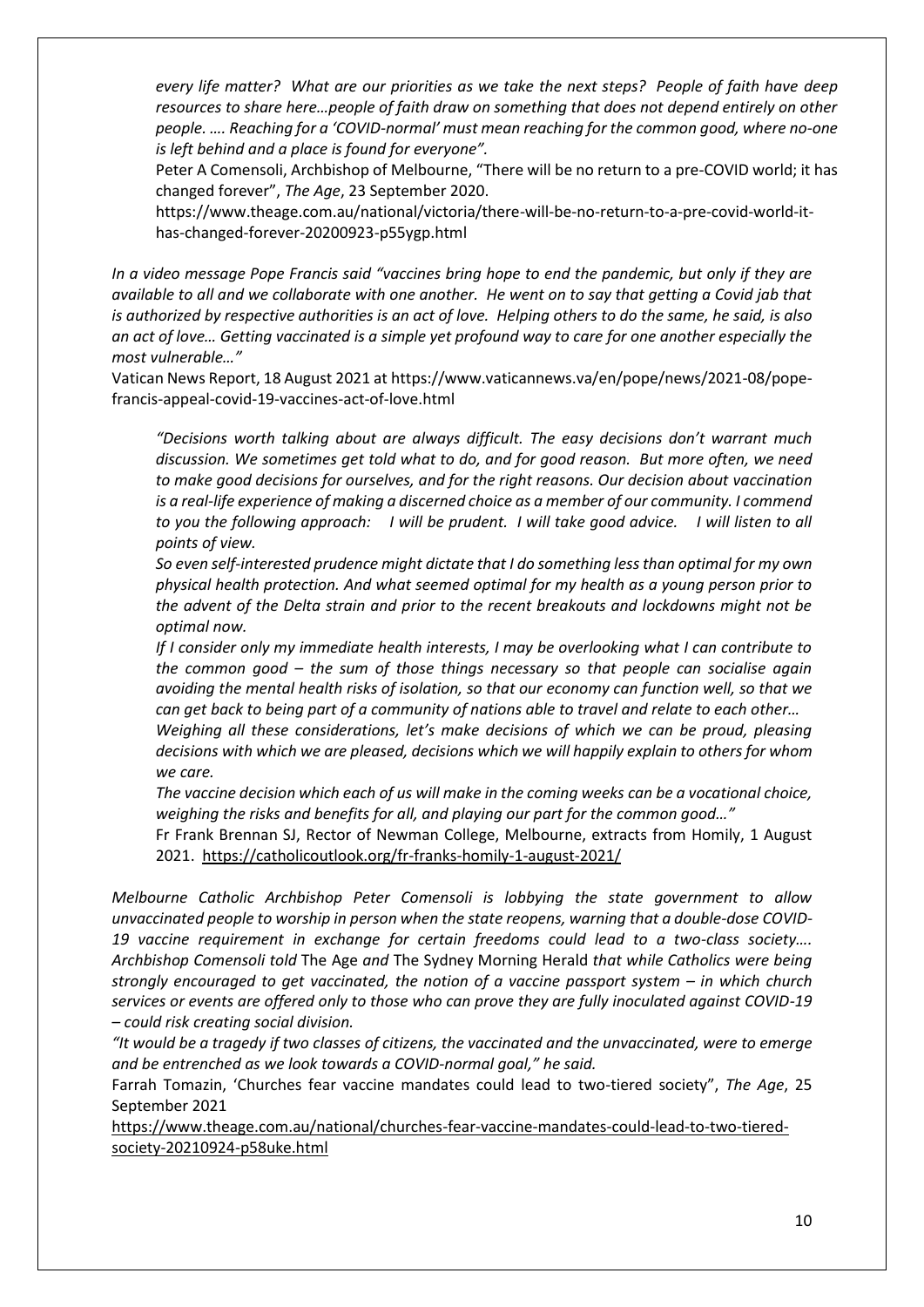There is a lot of reading in the resources for the discussion in this section, some of which highlights continuing debates about vaccination and the consequences of living with or without vaccination. It is important that any discussion about different points of view on vaccination be respectful. Also keep in mind that the underlying concern of this session is to promote a greater understanding of the Common Good and the ways in which it can be promoted in our society.

- Think again about the speech by Pope Francis to the diplomats in Rome on 8 February 2021. What values is the Pope spelling out?
- What kind of community values do you need for the promotion of the Common Good? Solidarity? Egalitarianism? The recognition of basic human rights?
- Some of the debate around the extent and length of the lockdowns involved differences of opinion about the trade-off between saving and protecting lives and, on the other hand, maintaining economic activity and employment. How would you balance these competing priorities?
- Moving to a "Post-Pandemic normal" requires that we achieve "herd immunity", which requires a sufficient majority, currently unknown, of the population to be vaccinated. Yet as Australia rolled out the vaccines there were signs of vaccine hesitancy, even protests, which might make it impossible to achieve herd immunity. What happens if we do not achieve a sufficient level of vaccinations? What do you think about the need for vaccinations?
- Is the opening up of our communities at 80% double-dosed, as well as only being able to attend/participate in certain events if you're double-dosed, fair and practical?
- What can we do to support policies that promote the Common Good?
- What does our faith have to say to, or about, the Pandemic? What does can it add to all we have explored and discussed?

At the end of your discussion: Identify the five most notable insights that came out of the session. Appoint a student to write them up as a record of the session and send the list to [pandemicenquiry@aycs.org.au](mailto:pandemicenquiry@aycs.com.au) 

#### *Preparation for the next session:*

In the next session we will be looking at some of the areas where some social change is needed. Considering the four sessions that have been explored, what issues and topics would you like to explore further as you become more aware of the effects of the Pandemic on yourself, those around you, and in our country and our world?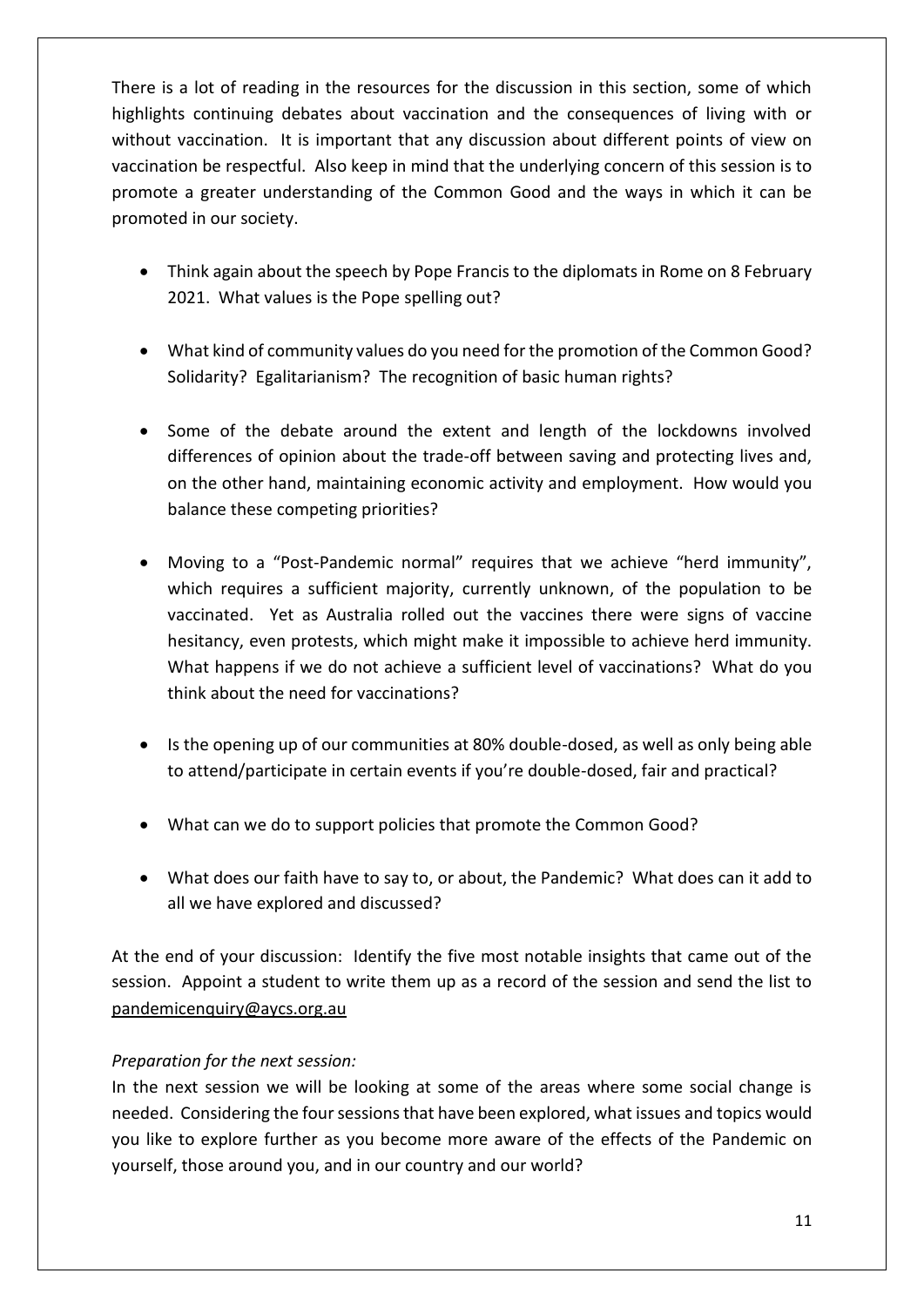# *Session 5 – The Challenge to Action*

*"We're in a situation now where the world has changed, perhaps forever…The governments of Australia have done well in responding to the COVID-19 pandemic, especially since they, like the rest of us, had entered new territory and have had to make big decisions in a strange, fast-moving environment…*

*We now have a chance to shape society in ways that weren't possible before this crisis. But that can't be left just to our political leaders. The whole community has to be creative in new ways, building on the kind of creativity we've shown through the crisis. The Church wants to be part of this process, and it has a unique contribution to make – not as politicians or economists but as people of faith…*

*We have our own distinctive voice and we have our own communities on the ground across the nation. If you put all of the Churches together, we have an extraordinary reach into the community. We're in the rural towns. We're in the regions. We're in the cities. We have tens of thousands of workers in schools, hospitals and at the frontline of social services. We're everywhere...*

*The strange thing is that COVID-19 which has been such a curse is also opening new doors which may lead to unexpected blessings. There are new opportunities. But the catch-cry of the crisis will still apply: Were all in this together. The same sense of solidarity that is carrying us through the pandemic will carry us into the future. We are in this together – all Australians; and the Church wants to be a good companion on the road ahead, helping to identify new opportunities and what is needed to respond to them."* 

Mark Coleridge, Archbishop of Brisbane, "A Chance to Shape Society in Ways that weren't Possible before the Crisis; but as a Community, not just the Political Leaders", 10 June 2020 .

[https://brisbanecatholic.org.au/articles/a-chance-to-shape-society-in-ways-that-werent](https://brisbanecatholic.org.au/articles/a-chance-to-shape-society-in-ways-that-werent-possible-before-the-crisis-but-as-a-community-not-just-the-political-leaders/)[possible-before-the-crisis-but-as-a-community-not-just-the-political-leaders/](https://brisbanecatholic.org.au/articles/a-chance-to-shape-society-in-ways-that-werent-possible-before-the-crisis-but-as-a-community-not-just-the-political-leaders/)

Over the first four sessions, we have explored many questions about the Pandemic and its effects on ourselves and people throughout the world. The purpose of this session is to focus on what we, as students, can do to make the world a better place. A group of students with limited time and resources cannot get involved in all the important issues.

Realistically, you will need to concentrate on one or two aspects, which are chosen because you can take some action about them. You might find that there are some actions that you could decide and take action on in this session, but, more likely, you will need to have a followup meeting to carry through the plan of action.

This session is about finding ways to respond to some of the consequences and challenges of the Pandemic. The discussion could fall into two parts:

- The impact that the Pandemic has had, and will continue to have, on students and their careers and wellbeing.
- The impact on the wider community in Australia and overseas, especially on the vulnerable and marginal.

Here are some questions that might arise in relation to students:

- What are the current and future needs of students who have studied through the disruptions caused by the Pandemic? What, if anything, can be done in the future to alleviate the effects of those disruptions?
- Has the education of students been disrupted to the extent that some policies should be introduced by Federal and State Governments to help alleviate the continuing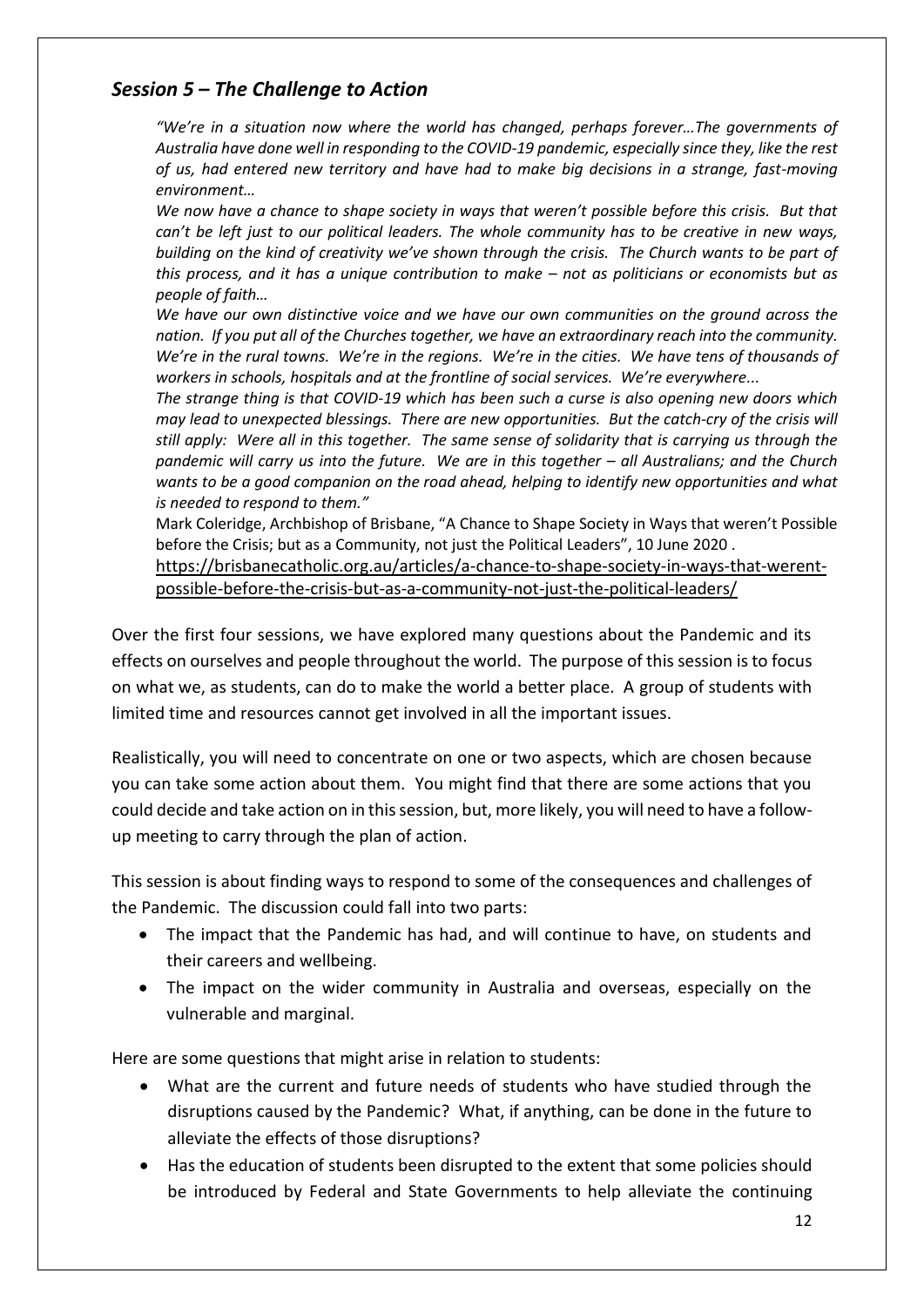educational impacts of the Pandemic? Do students need some future educational and career support to alleviate those impacts?

Regarding the broader community impacts of the Pandemic, you might have found that the Pandemic has exacerbated a wide range of social injustices and deprivations. Some of these are: Homelessness; Asylum seekers/refugees; Environment; Mental health; Family relationships; Social media; Bullying and harassment; and Modern slavery/Human trafficking.

If you are to do something that will alleviate those impacts you will need to develop a realistic plan of action, which includes communicating your views to others, particularly decisionmakers and those who might share your views.

Where possible, get others involved in your plans. Social media postings can be effective. What access do you have to social media? Can you prepare a message that could be posted on the school or some other platform?

You might consider writing a letter to the Prime Minister, the Leader of the Opposition or to any other politician (State or Federal) about an issue or issues that you have considered. If you do, consider the ways in which you might be able to generate support from others.

As we have seen, Archbishop Coleridge, who is also the President of the Australian Catholic Bishops Conference, has said that the Church wants to be part of the process to shape society. The Church includes the bishops and a very wide range of Catholic institutions. You might also consider writing a submission to the Australian Catholic Bishops Conference about the way in which your think it should advocate and lobby for social change.

Are these five Pandemic Enquiry sessions the end of your time of enquiry together? These sessions may have raised further questions for you and further areas you may wish to explore and act upon. One possibility is that a group of you draw up your own Enquiry using the See, Judge, Act structure. There is further information on using this methodology on pages 14-16.

Some of the organisations which may help you with information and suggestions for action are: St Vincent de Paul Society (Vinnies); Catholics for Refugees; Australian Catholic Religious Against Human Trafficking (ACRATH); Brigidine Asylum Seeker Project; Catholic Earthcare Australia; Peace, Ecology & Justice – St Columbans Mission Society; MacKillop Family Services; CatholicCare/Centacare services; Catholic Social Services Australia; Catholic Social Services, Victoria; and Community-based groups, such as: Beyond Blue, Kids Helpline and Headspace.

At the end of your discussion, appoint a student to write a short written record of the issues and actions that you want to take up and send it to [pandemicenquiry@aycs.org.au](mailto:pandemicenquiry@aycs.com.au) We would also welcome any feedback you have about this Pandemic Enquiry. We will collate the responses and provide a report to participating schools and parishes and to the Australian Catholic Bishops Conference. With your participation we can help make the Post-Pandemic world a better place for all.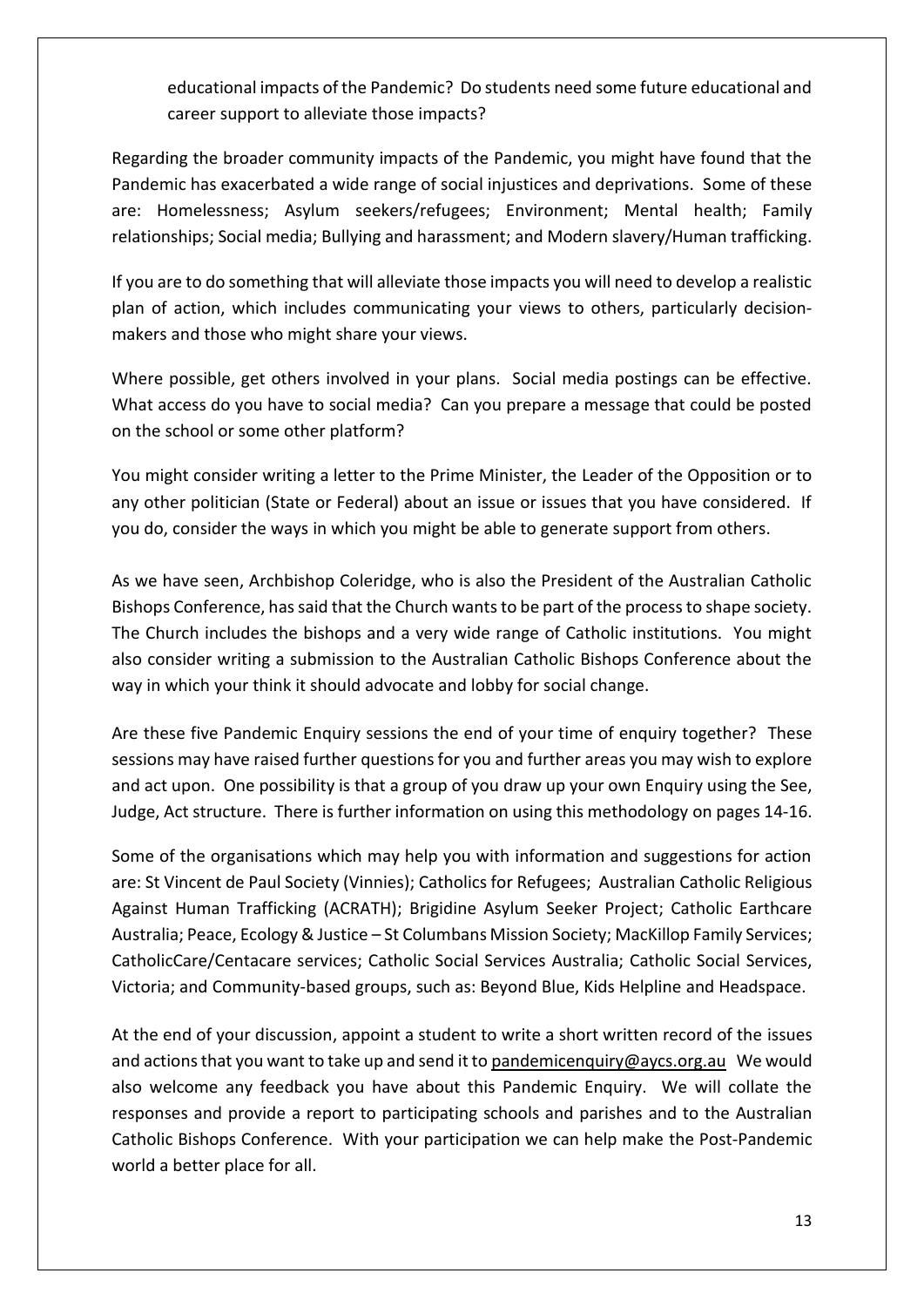# *Our Methodology*

We have adopted the "See, Judge, Act" structure for this Pandemic Enquiry. This "Enquiry Method" can be used in understanding, considering and responding to the small and personal events in our lives, and it can be used in dealing with the great social problems of our day. It is now a common way of decision-making in our community, even though the terms are not usually used. We will find this underlying structure in, for example, the setting of public policies by governmental bodies, in the making of commercial decisions by companies trying to balance the interest of their various stakeholders and by community organisations trying to better serve their local communities.

Within the Catholic Church the Enquiry Method was developed by Cardinal Joseph Cardijn as a method for promoting social awareness, social participation, and personal formation by ordinary members of the community, starting with the realities of their own lives. Cardijn was the founder of the Young Christian Workers and, indirectly, the Young Christian Students and other similar movements within the Catholic Church. The process is now generally called the Review of Life in Cardijn-inspired movements, but that term is used to cover more than social issues and it has a more personal and a spiritual dimension; see the description of the YCS at page 17. In this Enquiry we use the term Enquiry Method to describe the See, Judge, Act structure regarding social issues and social action.

The Judge part of the method involves a consideration of the teachings and principles in the Gospels and Catholic teaching, particularly Catholic Social Teaching, along with other values and principles.

Catholic Social Teaching underpins many social ministries of the Catholic Church. Catholic Social Services Australia writes:

*"Catholic Social Teaching (CST) offers a way of thinking, being and seeing the world. It provides a vision for a just society in which the dignity of all people is recognised, and those who are vulnerable are cared for. It consists of an interrelated body of Catholic social thought and principles which can be used to reflect on and guide how we relate to one another in our local and global communities.*

*The perspective and principles of Catholic Social Teaching are a rich heritage, developed as the Church has engaged with key social issues throughout history. Catholic Social Teaching includes insight from the Scriptures, as well as understanding from the thinking, reflections and lived experience of people throughout the life of the Church."* <https://cssa.org.au/catholic-social-teaching/>

The Enquiry Method, was acknowledged by Pope John XXIII (now Saint John XXIII) in his 1961 encyclical *Christianity and Social Progress*, which is usually called *Mater et Magistra*:

*"236. There are three stages which should normally be followed in the reduction of social principles into practice. First, one reviews the concrete situation; secondly, one forms a judgment on it in the light of these same principles; thirdly, one decides what in the circumstances can and should be done to implement these principles. These are the three stages that are usually expressed in the three terms: look, judge, act.* 

*237. It is important for our young people to grasp this method and to practice it. Knowledge acquired in this way does not remain merely abstract, but is seen as something that must be translated into action".*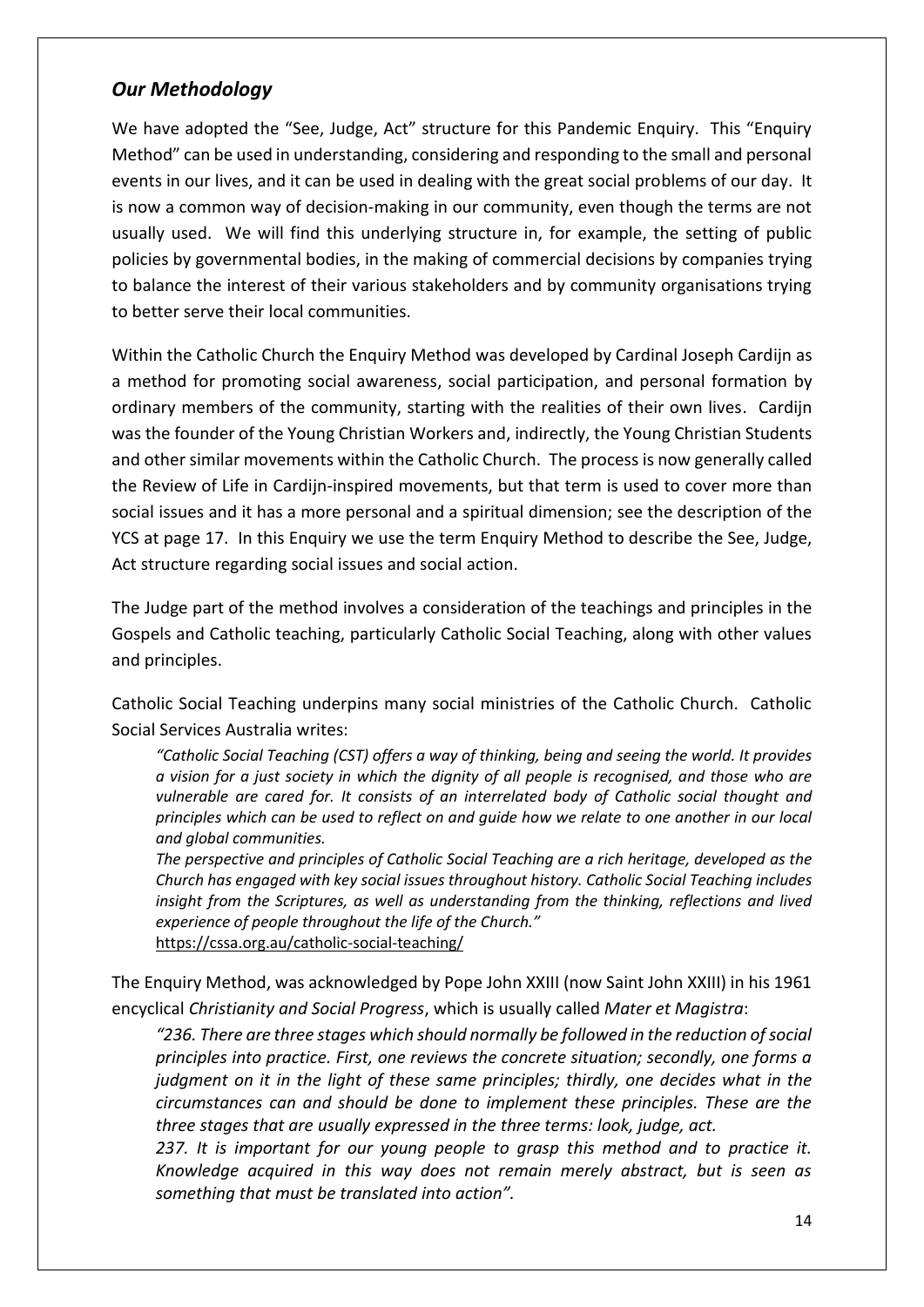True to the command from Jesus Christ to love our neighbour, the Church seeks to build a better world by asking the Faithful to engage with the world and transform it according to that command. The Church's Social Teaching is a body of teaching that spells out the application of that simple command to an increasingly complex world. While the principles are clear, the application of those principles may not be simple, as the Pope pointed out in the next paragraph of his encyclical:

"*238. Differences of opinion in the application of principles can sometimes arise even among sincere Catholics. When this happens, they should be careful not to lose their respect and esteem for each other. Instead, they should strive to find points of agreement for effective and suitable action, and not wear themselves out in interminable arguments, and, under pretext of the better or the best, omit to do the good that is possible and therefore obligatory."* 

We need to keep in mind the point made by the Pope: differences can arise in the application of principles, but those differences cannot be an excuse for a failure to act.

The expanding body of Catholic social teaching prompted by the Second Vatican Council has been in response to concerns about various social topics in the light of the Gospels, which, in turn, enlighten the see, judge, act process. St John Paul II has said:

*"The Church, in fact, has something to say about specific human situations, both individual and communal, national and international. She formulates a genuine doctrine for these situations, a corpus which enables her to analyse social realities, to make judgments about them and to indicate directions to be taken for the just resolution of the problems involved.*….

*Today, at a distance of a hundred years [from the encyclical Rerum Novarum of 1891], the validity of this approach affords me the opportunity to contribute to the development of Christian social doctrine. The "new evangelization", which the modern world urgently needs and which I have emphasized many times, must include among its essential elements a proclamation of the Church's social doctrine. As in the days of Pope Leo XIII, this doctrine is still suitable for indicating the right way to respond to the great challenges of today, when ideologies are being increasingly discredited. Now, as then, we need to repeat that there can be no genuine solution of the "social question" apart from the Gospel, and that the "new things" can find in the Gospel the context for their correct understanding and the proper moral perspective for judgment on them."* (*Centesimus Annus*, 1991, paragraph 5)

The Enquiry Method, based on the See, Judge, Act structure, has also been used by Pope Francis in his social encyclicals *Laudato Si'* and *Fratelli Tutti*, where he describes the realities confronting the world, considers them in the light of the Gospels and other relevant principles and values, and proposes ways in which the challenges can be met. In "Let Us Dream: The Path to a Better Future" by Pope Francis, written in 2020, the three main sections of the book are "A Time to See", "A Time to Choose" and "A Time to Act".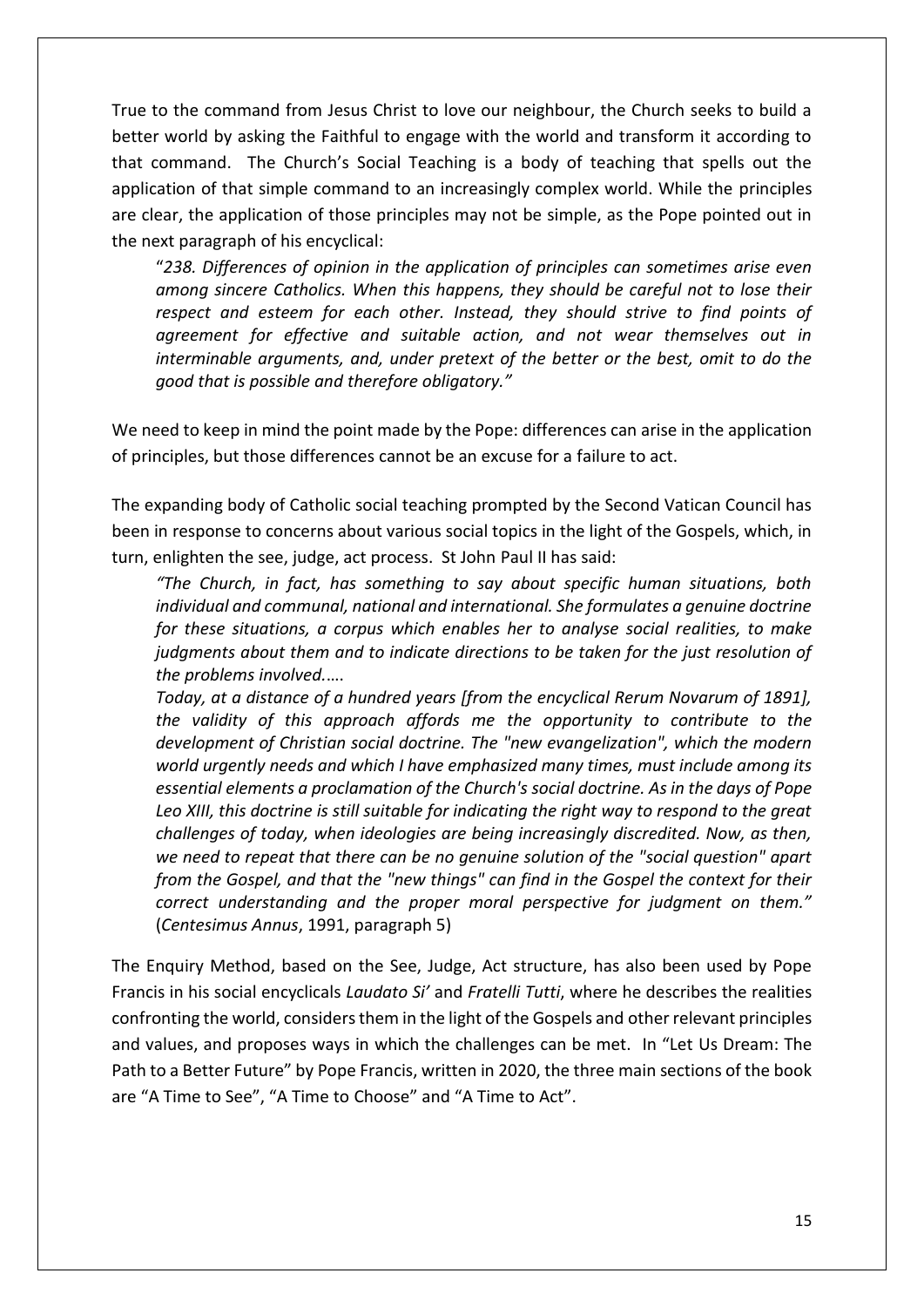# *Using the Enquiry Method for further action*

Austin Ivereigh in his Postscript to Pope Francis' book, "Let Us Dream: The Path to a Better Future" has written the following about the See, Judge, Act, or the Enquiry Method:

*"The see-judge-act method has been used often…to respond to change. [Pope] Francis had reformulated it in different terms ("contemplate-discern-propose") … First, look at reality, however uncomfortable, above all the truth of the suffering in the margins of society. Second, discern the different forces at work, distinguishing what builds up from what destroys, what humanizes from what dehumanizes, and thus choose what is of God, rejecting the opposite. Finally, propose fresh thinking and concrete steps that stem for the diagnosis of what ails us and how we might act differently."*

Following is a guide to how you might use the Enquiry Method to explore, understand and respond to the range of issues that have been raised in these five sessions or any other issues you may want to explore. You could add in the matters raised by Pope Francis.

#### *SEE*

is about finding out exactly what is happening in a situation that students are exploring.

- What exactly happened? What caused this to happen and why? How did you and others respond?
- How were people affected?

#### *JUDGE*

is about applying our faith and our values to the situation and working out what needs to change. "Judge" should be used in a flexible way, depending on the issue. Whether or not you strictly "judge" may depend on the issue. You would judge the justice and fairness of dealing with, for example, the locking up of refugee children; but in considering, for example, aspects of mental illness or the actions of individuals or groups, your judgment must include assessing the situation from the point of view of those others in need. The "judge" is useful if understood in this way. Other words, such as "reflect" or "discern" could be added for this part of the process, as the passage from Austin Ivereigh (above) indicates.

What do you think about this?

What are the relevant human values? Are there any human rights involved? What does your faith say about this situation? Does a particular Gospel story come to mind? Or something from our Catholic Social Teaching? What should be happening?

#### *ACT*

is about setting out concrete plans for action. This is about applying our faith to actions that have the potential to change the situation we want to address.

What exactly do you want to change or see happen in this situation?

What action could you take, even a short-term action, that would be a worthwhile step towards achieving this change?

Who else could you involve in your action, and how?

Draft a Plan of Action